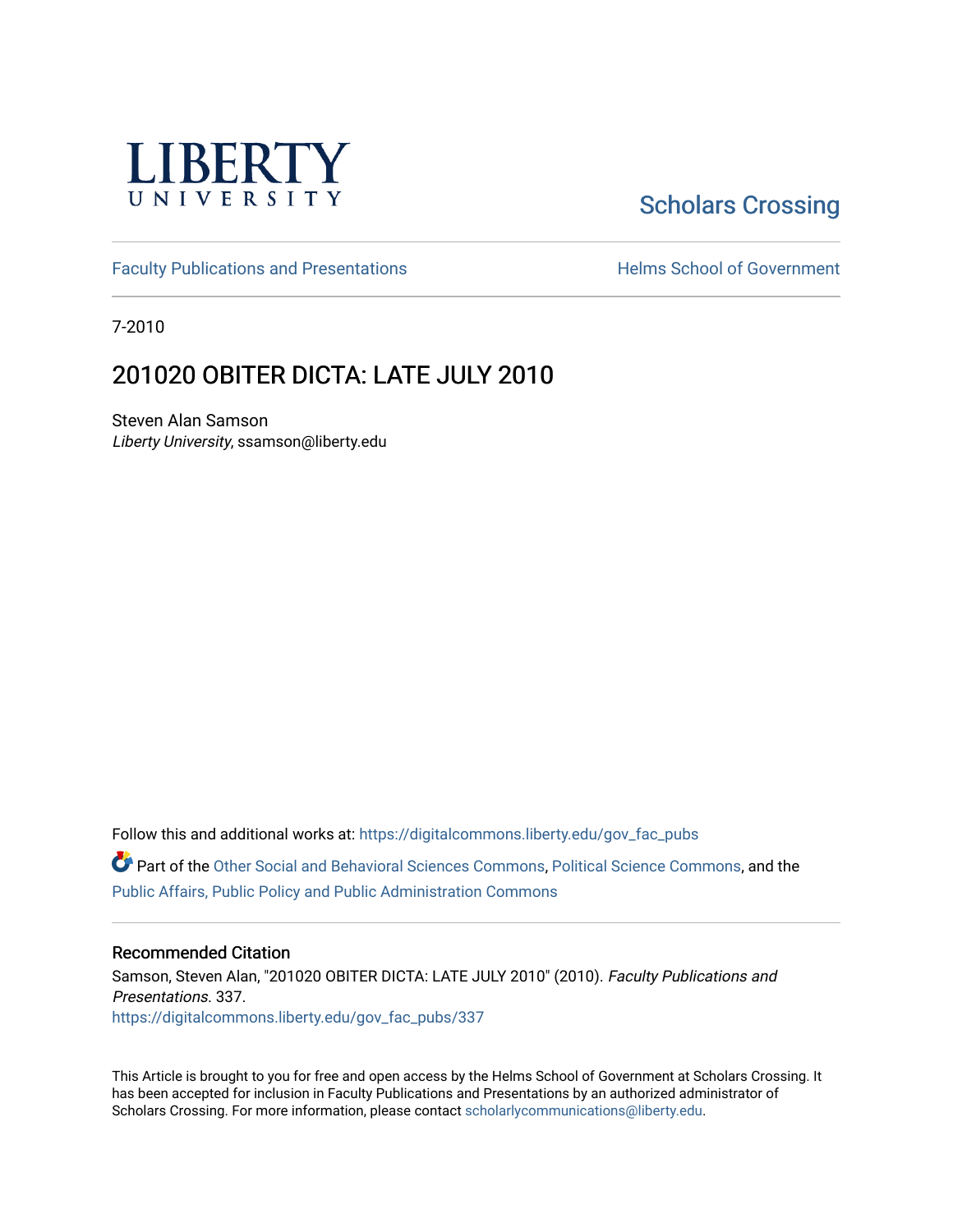### **201020 OBITER DICTA: LATE JULY 2010 Steven Alan Samson**

#### **Sunday, July 25**

#### <http://www.facebook.com/pages/Erik-von-Kuehnelt-Leddihn/45305577011>

Here is one of my favorite new Facebook pages. Erik's eleventy-first birthday (in the tradition of Bilbo Baggins) is this coming Saturday. In honor of the occasion, I am posting some samples of my correspondence with him and other items on the Digital Commons. In the future, I plan to post samples from other friends and correspondents.

<http://www.debka.com/article/8929/>

First Michael Hayden says that military action against Iran must be undertaken and now it appears that the Saudis, not the Israelis, are insisting on this course. And the UAE, as well!

<http://allafrica.com/stories/201007221066.html>

Perhaps we need another Logan Act: this time to prevent sitting presidents from meddling in the electoral process of other countries.

[http://editorialtimes.wordpress.com/2010/07/18/the-rot-in-the-soft-underbelly-of](http://editorialtimes.wordpress.com/2010/07/18/the-rot-in-the-soft-underbelly-of-liberalism/)[liberalism/](http://editorialtimes.wordpress.com/2010/07/18/the-rot-in-the-soft-underbelly-of-liberalism/)

Article 1, section 10 of the Constitution provides Arizona a basis for defending itself against invasion. This one-minute spot by Gov. Jan Brewer shows what the Feds are doing to protect her citizens (something akin to posting a sign that says "Beware of trespassers") and demands that the president do his job. If our *roi fainéant* does not, let us hope a true leader will emerge, perhaps someone to play the part of Pepin the Short.

[http://www.theaustralian.com.au/news/world/white-house-backed-release-of](http://www.theaustralian.com.au/news/world/white-house-backed-release-of-lockerbie-bomber-abdel-baset-al-megrahi/story-e6frg6so-1225896741041)[lockerbie-bomber-abdel-baset-al-megrahi/story-e6frg6so-1225896741041](http://www.theaustralian.com.au/news/world/white-house-backed-release-of-lockerbie-bomber-abdel-baset-al-megrahi/story-e6frg6so-1225896741041)

This time it is the Lockerbie bomber that has come home to roost! And so soon after David Cameron's visit and the resignation of the BP chairman. The president's critics can't buy the kind of bad news he has been getting lately! Even James Carville has given the administration a piece of his mind. As they say in Louisiana: *Laissez les bons temps rouler*!

#### **Monday 26**

[http://works.bepress.com/steven\\_samson/408/](http://works.bepress.com/steven_samson/408/)

Here I have posted the lecture outline Erik von Kuehnelt-Leddihn used in one of my classes on November 19, 1987 when he spoke at Marion College (now Indiana Wesleyan University).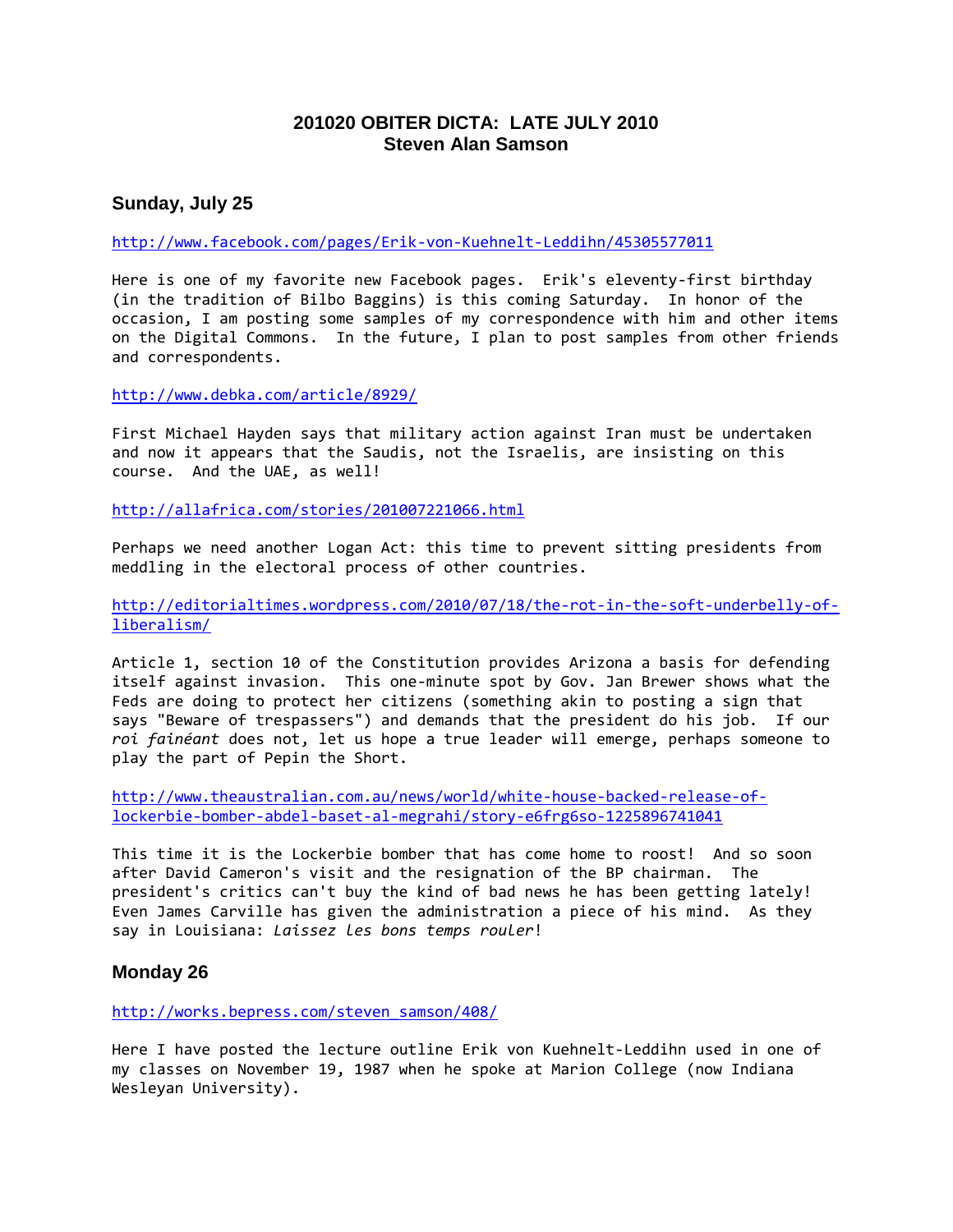The November 27 letter he sent (also posted) was owing to a difficulty he found himself in. In the absence of other transportation and under severe weather conditions, I drove him to a northern suburb of Chicago so he could stay with an old friend, Louis Dehmlow, the owner of Great Lakes Solvents. Before I drove home that day, Erik showed me the painting he had done of the Dehmlows' daughter (also posted). In the years that followed, I got to know Dehmlow at Philadelphia Society meetings.

Sometime later, perhaps in the early 90s while we lived in Michigan, Sally and I were among four guests at a dinner with Erik at the Dehmlows' home. Erik held forth for two and a half hours. Somewhere we have a recording of the evening.

The last time I saw Erik was around 1997 in Dallas. I spoke with him by phone a few days before the surgery for an aneurysm that he did not survive. He talked about his projects, especially his book on the genders, but cheerfully told me: "I am ready to meet my Maker."

To a Colleague:

I received your word about Thomas Molnar today. I have several of his books. A couple of them, including one on Bernanos, I acquired in the early 1970s.

My only encounter with Molnar was in Portland in 1982. Today would be his birthday. He and Erik von Kuehnelt-Leddihn, whom I first met at that same time and who became a good friend later, spoke at a Mount Hood Society meeting and dinner that was disrupted by angry taunts by a couple of Burckhardt's "terrible simplifiers." At the time I was the editor of the *SaltShakers* newsletter and was just about to start writing my doctoral dissertation. It was around that time that I first met Ed Prentice, whose nephew, Dan, attended our church. I did not get to know Fred Decker until Otto Scott sponsored me to my first Philadelphia Society meeting in 1985. There I met Fred, who sponsored me to subsequent meetings. Sally and I already knew his daughter Rainy from another church.

I read Paul Gottfried's *Encounters* earlier this summer. Seeing the reproduction of one of Erik's letters, I was inspired to do something in his memory. So I have posted a sampling of letters, cards, and other items I have accumulated. I plan to add photos I took over the years. I have used several of his works in my classes, so my students are already aware of my fondness for him. Erik's American daughter, as he liked to call her, gave me permission to reprint *The Intelligent American's Guide*. And now I have discovered that someone has started a Facebook page for him. At least one of my students has registered as a friend and asked me to post something on the wall. Perhaps I will.

Of the many extraordinary people I have known over the years, Erik von Kuehnelt-Leddihn remains in a class by himself. Last year Sally and I visited Fred Decker's house in Corvallis a few weeks following his death in order to help his daughter Rainy sort through his library. Our conversation turned to Erik after I spotted a preface he had written for an edition of Tocqueville's *Democracy in America*. Rainy mentioned that the family had stayed a while at Erik's place in the Tyrol about 50 years earlier and then proceeded to entertain us with her memories.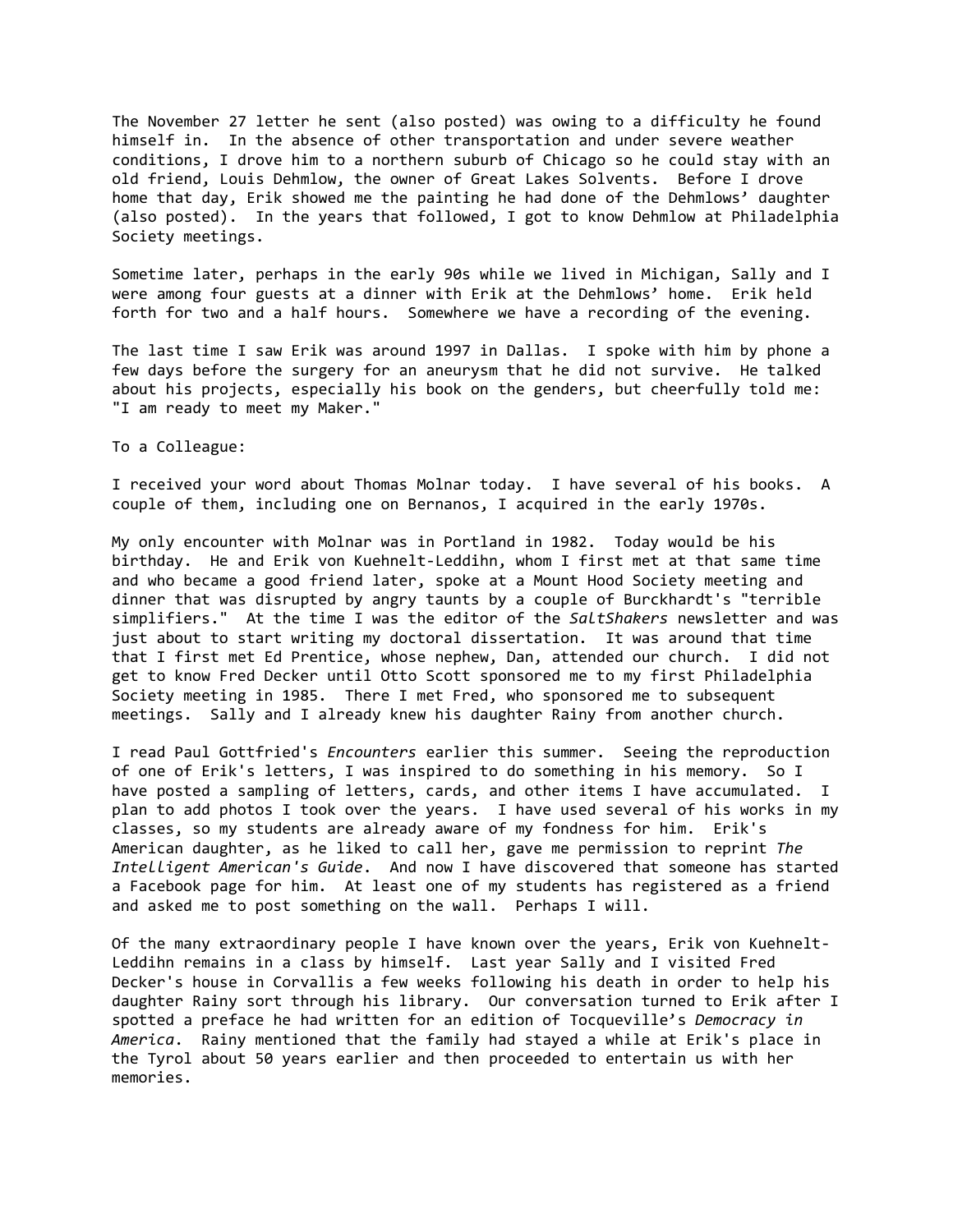<http://www.city-journal.org/2010/eon0726ak.html>

Here is Andrew Klavan on the Left's culture of censorship.

[http://www.washingtonexaminer.com/opinion/columns/OpEd-Contributor/Its-time-for](http://www.washingtonexaminer.com/opinion/columns/OpEd-Contributor/Its-time-for-a-grand-refudiation-of-liberalism-99207374.html)[a-grand-refudiation-of-liberalism-99207374.html](http://www.washingtonexaminer.com/opinion/columns/OpEd-Contributor/Its-time-for-a-grand-refudiation-of-liberalism-99207374.html)

William Kristol has a bit of semantic fun with Sarah Palin's "refudiate" tweet. I imagine that Francis Lieber, who had a penchant for coining words, would have been delighted with this "eggcorn."

[http://www.americanthinker.com/blog/2010/07/graph\\_of\\_the\\_day\\_for\\_july\\_26\\_2.html](http://www.americanthinker.com/blog/2010/07/graph_of_the_day_for_july_26_2.html)

The president's words about health care and the deficit are proving true, although perhaps not in the way he intended.

[http://www.americanthinker.com/blog/2010/07/arizona\\_immigration\\_law\\_and\\_fe.html](http://www.americanthinker.com/blog/2010/07/arizona_immigration_law_and_fe.html)

In Federalist no. 27, Alexander Hamilton argued that the federal government would not neglect to enforce the law and that the states had an auxiliary law enforcement role to play.

#### **Tuesday 27**

[http://pajamasmedia.com/michaelledeen/2010/07/26/the-brothel-named](http://pajamasmedia.com/michaelledeen/2010/07/26/the-brothel-named-iran/?singlepage=true)[iran/?singlepage=true](http://pajamasmedia.com/michaelledeen/2010/07/26/the-brothel-named-iran/?singlepage=true)

Michael Ledeen posts more evidence that the death spiral of the tawdry Islamic Republic is spinning slowly. "Faster, please!" he urges. But we should remember it took decades of coaxing Rome to destroy Carthage before Cato got his satisfaction. Given the context of today's leadership vacuum, the brutal tyrannies of our time seem only to multiply. The imminent demise of one Middle East autocrat is apt to destabilize Egypt and break open the floodgates of Islamist fervor. The West will yet repent of its slumber when it is left, shall we say, "eyeless in Gaza."

[http://www.realclearpolitics.com/articles/2010/07/26/rocky\\_time\\_for\\_gop\\_in\\_colora](http://www.realclearpolitics.com/articles/2010/07/26/rocky_time_for_gop_in_colorado_106473.html) [do\\_106473.html](http://www.realclearpolitics.com/articles/2010/07/26/rocky_time_for_gop_in_colorado_106473.html)

For comic relief, nothing is likely to beat the Republican races for the Senate and the state house in Colorado. Ken Buck, who chided Tom Tancredo at a rally, remarking "I can't believe that guy opened his mouth," made the mistake of opening his with the remark that people should vote for him "because I don't wear high heels." It left me wondering whether the Colorado of my youth has vanished along with the frontier.

Note from the manager of the Digital Commons:

I did a little research to find out who Kuehnelt-Leddihn was and he seems to have been a very bright and interesting man (and very conservative). That must have been a privilege to have carried on correspondence with him over the years.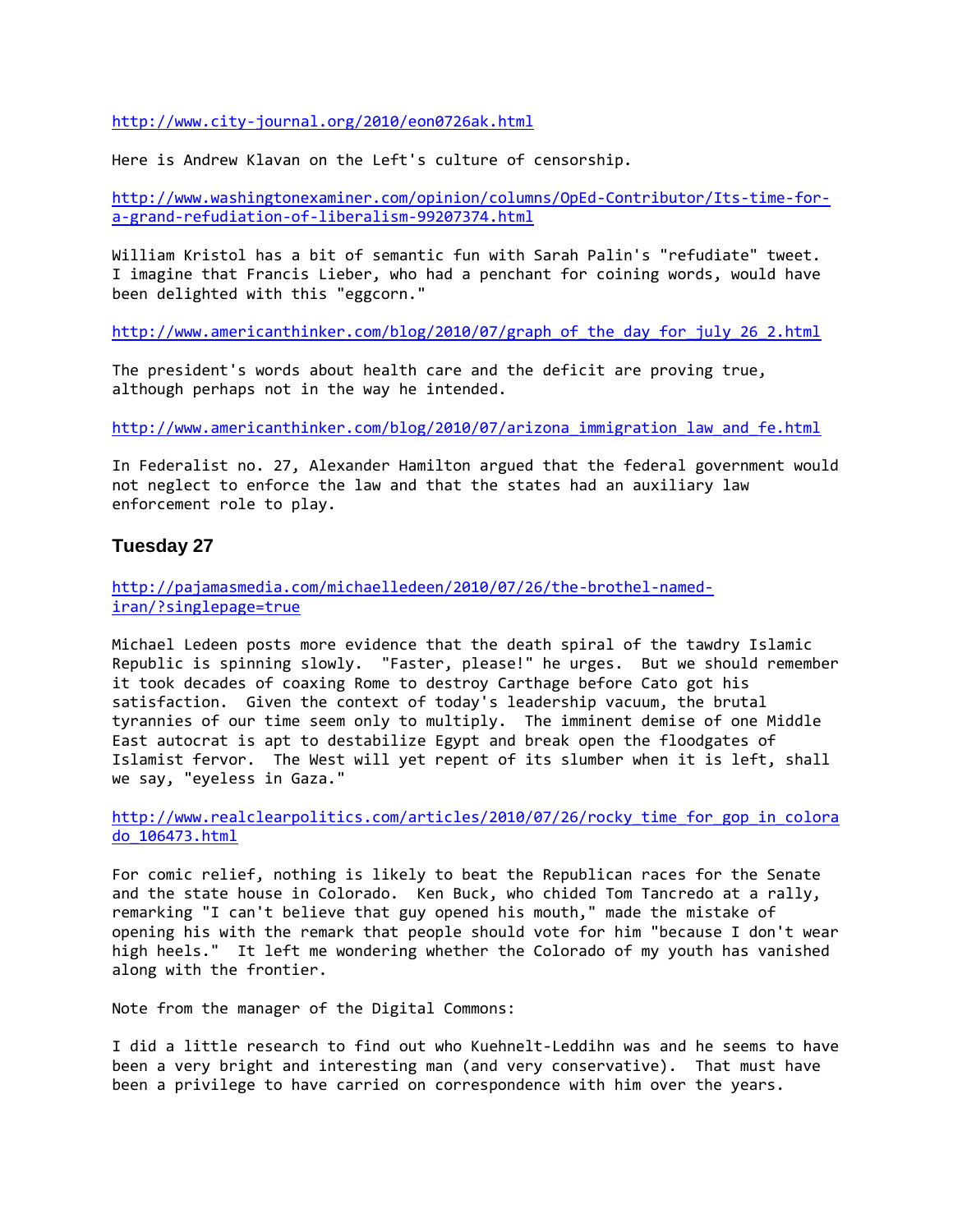My reply:

It was a privilege. I kept in touch by phone from time to time. He used to stay at the infirmary whenever he spoke at Grove City College. Erik was a very charming bundle of energy whose knowledge of the world was encyclopedic. As a journalist, he reported from many of the world's hot spots, including Russia under Stalin, Spain during the civil war, and Congo in the lead up to independence (at which time I gave a poster presentation on the Congo to the Colorado Teachers conference at the age of 11).

Erik was also a friend of Otto von Habsburg, who, if he had succeeded his father as emperor, would perhaps be reigning today nearly 88 years later. One article I have seen designates Erik as "the last knight of the Habsburg Empire."

#### **Wednesday 28**

http://townhall.com/columnists/TonyBlankley/2010/07/28/cry\_racism! and let slip\_t [he\\_dogs\\_of\\_politics/page/full](http://townhall.com/columnists/TonyBlankley/2010/07/28/cry_racism!_and_let_slip_the_dogs_of_politics/page/full)

Tony Blankley reviews last week's media-hyped, race-baiting dust-up and examines some aspects of the identity-politics orthodoxy that are usually kept out of the public eye. Perhaps the result will prove to be a "teachable moment," at least for some people: "[T]hrough a confluence of bizarrely unlikely events, the vicious act of falsely accusing people of racism became a laughing stock. It went from being a career killer to a punch line; from villainy to vaudeville; from knife in the back to pie in the face."

#### **Thursday 29**

[http://townhall.com/columnists/AnnCoulter/2010/07/28/with\\_friends\\_like\\_these,\\_who](http://townhall.com/columnists/AnnCoulter/2010/07/28/with_friends_like_these,_who_needs_keith_olbermann/page/full) needs keith olbermann/page/full

Ann Coulter is fighting mad at unidentified "conservative television pundits" for deploring "extremists" in the Tea Party movement and making other invidious comparisons. She recites a long litany of offenses by Democrats and "liberals" that culminates with the following.

"Since Obama became president, the only recorded violence at Tea Parties or Town Halls has been committed by liberals. Last fall, a conservative had his finger bitten off by a man from a MoveOn.org crowd in Thousand Oaks, Calif. Two Service Employees International Union thugs have been charged with beating up an African-American selling anti-Obama bumper stickers at a St. Louis Tea Party in August 2009."

"Respected elder statesmen of the Democratic Party have referred to Obama's 'Negro dialect' (Harry Reid), said he would be getting them coffee a few years ago (Bill Clinton), and called him 'clean' (Joe Biden). And that's not including the former Ku Klux Klan Democratic senator, the late Bob Byrd."

"So I'm thinking that maybe when conservatives are called racists on TV, instead of saying, 'There are fringe elements on both sides,' conservative commentators might want to think about saying, 'That is a complete lie.'"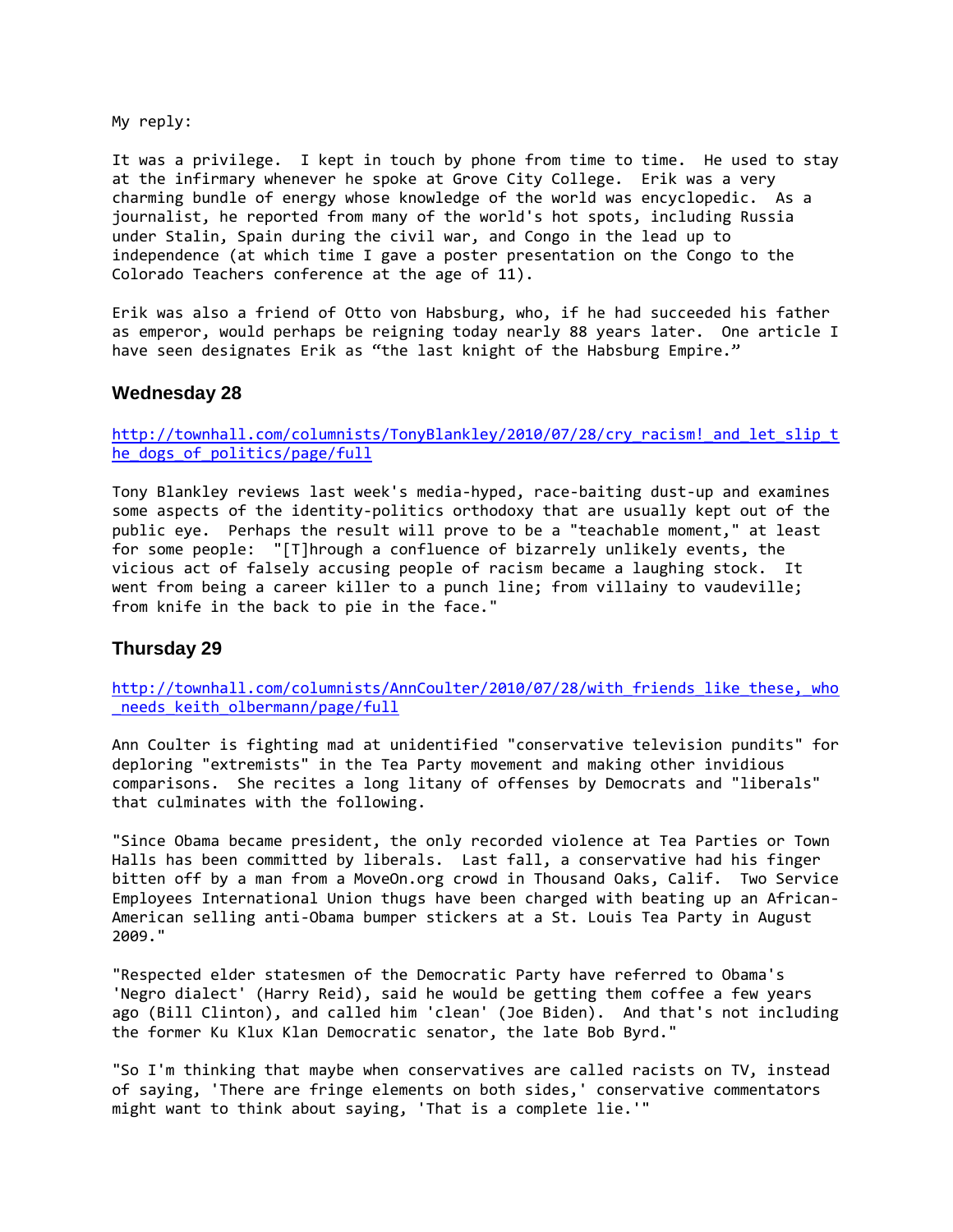http://townhall.com/columnists/VictorDavisHanson/2010/07/29/why\_are\_we\_beginning to hate congress/page/full

Victor Davis Hanson has some solid suggestions for starting to root out Congress's culture of corruption.

[http://www.telegraph.co.uk/finance/newsbysector/banksandfinance/7915246/Europes-](http://www.telegraph.co.uk/finance/newsbysector/banksandfinance/7915246/Europes-30-trillion-headache.html)[30-trillion-headache.html](http://www.telegraph.co.uk/finance/newsbysector/banksandfinance/7915246/Europes-30-trillion-headache.html)

Standard & Poor notes that "the collective funding needs of Europe's banks are vast." In the face of a sluggish recovery and the prospect of a double dip in 2011, Ambrose Evans-Pritchard assesses the rippling effects caused by funding total bank liabilities of 31 trillion Euros.

"The rating agency said banks are at risk of a vicious circle as sovereign debt fears and financial stress feed off each other. 'Banking sector woes are eroding sovereign credit-worthiness, which is in turn reducing the real and perceived capacity of governments to support weak banks,' said S&P."

According to FT Deutschland, there is not the slightest doubt that "the German banking system is in pure economic terms not solvent any more."

[http://www.atimes.com/atimes/South\\_Asia/LG29Df05.html](http://www.atimes.com/atimes/South_Asia/LG29Df05.html)

George Friedman of STRATFOR discusses WikiLeaks disclosures, noting that the double- and triple-dealing in the war against the Taliban has long been an open secret.

[http://www.atimes.com/atimes/South\\_Asia/LG27Df05.html](http://www.atimes.com/atimes/South_Asia/LG27Df05.html)

David P. Goldman, a.k.a. Spengler, goes straight to the heart of darkness. "The 92,000 American classified military documents released by WikiLeaks add to the evidence that Pakistan's intelligence service backs the Taliban, to the point of helping the Taliban plan assassinations of American and Afghan officials."

"This raises the question: Who covered up a scandalous arrangement known to everyone with a casual acquaintance of the situation? The answer is the same as in Agatha Christie's 1934 mystery about murder on the Orient Express, that is, everybody."

Unlike George Friedman, Goldman recommends that we stop playing the balance-ofpower game in Central and South Asia. He believes we should pursue an alliance with India.

[http://www.atimes.com/atimes/Global\\_Economy/LG21Dj03.html](http://www.atimes.com/atimes/Global_Economy/LG21Dj03.html)

Spengler appears to have a good grasp of the larger strategic picture in Europe.

"Playing an inherently weak hand, Russia has been able to place itself at the center of Eurasian policy, using its energy resources to form alliances with Turkey on one side and Germany on the other. Europe is in danger of gradual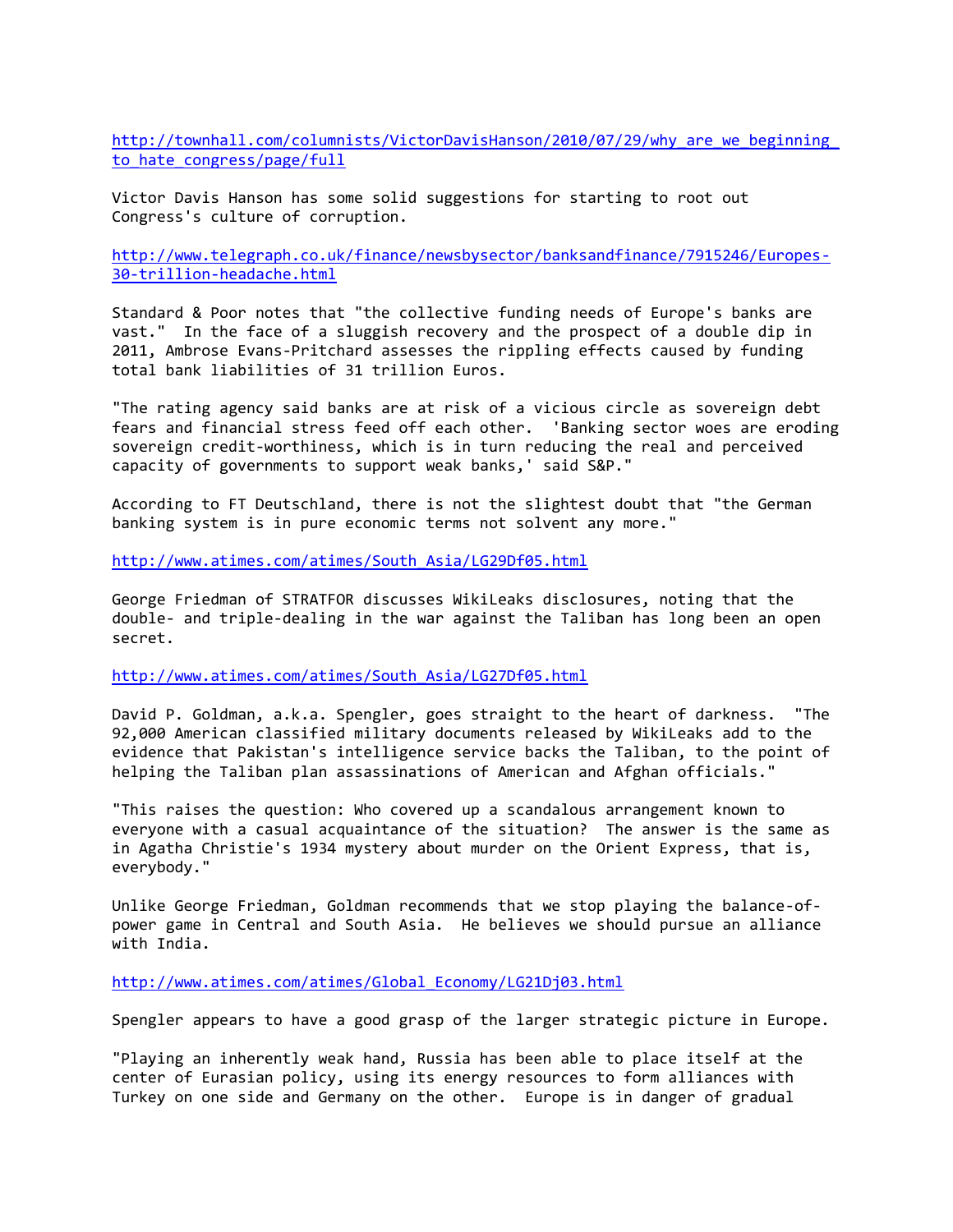dissolution as a political entity, and NATO's southeastern flank has ceased to exist. Russia is the beneficiary of both. In this context, US Secretary of State Hillary Clinton's tour is an unconvincing cosmetic exercise. American influence under the Obama administration has imploded, and Russia, despite its economic and demographic weakness, has moved into the vacuum."

"Expect nothing dramatic from Berlin during the next year. Germany's interest is to maintain stability in the eurozone for as long as possible. When the next round of the European debt crisis erupts, the Germans will not come to the rescue and the first cracks in the structure of the European community will appear, culminating in a Latin America-style debt crisis for Southern Europe."

[http://www.downsizedc.org/blog/repeal-the-healthcare-bill-here-are-some-more](http://www.downsizedc.org/blog/repeal-the-healthcare-bill-here-are-some-more-arguments-you-can-use)[arguments-you-can-use](http://www.downsizedc.org/blog/repeal-the-healthcare-bill-here-are-some-more-arguments-you-can-use)

I ran across this website during my surfing this morning. It cites the RAND Corporation and the Congressional Budget Office (with an embedded link to an analysis by Michael Tanner) against the health care law and calls for its repeal.

[http://cboblog.cbo.gov/wp-content/uploads/2010/07/07-](http://cboblog.cbo.gov/wp-content/uploads/2010/07/07-27_Debt_FiscalCrisis_Brief.pdf) 27 Debt FiscalCrisis Brief.pdf

The CBO Brief released on Tuesday of this week discusses this country's fiscal crisis and offers two projections of the increase of federal debt held by the public. So behold! The notorious climate change "hockey-stick" projection appears to have found a new home in a graph that projects runaway spending. Charles Warren knew the truth nearly eighty years ago: Congress *is* Santa Claus.

If a gambling casino operated like our Congress (but then I repeat myself!), the authorities would have declared it a public health hazard as well as a national security threat and shut it down years ago. Unfortunately, the Last Wild Ride of Mr. Toad is gathering speed daily. The tempest in the Tidal Basin is now swirling into a gigantic waterspout. Where are Pecos Bill and his lasso now that we need them? It is time for the irresistible force of congressional malfeasance to be derailed by the implacable resistance of public outrage.

<http://www.memri.org/report/en/0/0/0/0/0/0/4487.htm>

A. Savyon of MEMRI offers a sophisticated geostrategic analysis of the deteriorating relationship between Moscow and Tehran. He raises the prospect that the Iranian wagon may be stopped by none other than Russia as it seeks to bolster its influence in the region.

<http://dalesdesigns.net/1906.htm>

What a difference a century makes. This piece on the year 1906 is certainly worthy of notice today. According to government statistics, only 156,000 students graduated from high school in 1910. Having a college graduate in the family in 1902, as ours did, was probably a very rare event.

[http://www.realclearpolitics.com/articles/2010/07/26/not\\_a\\_state](http://www.realclearpolitics.com/articles/2010/07/26/not_a_state-broken_people_106463.html)[broken\\_people\\_106463.html](http://www.realclearpolitics.com/articles/2010/07/26/not_a_state-broken_people_106463.html)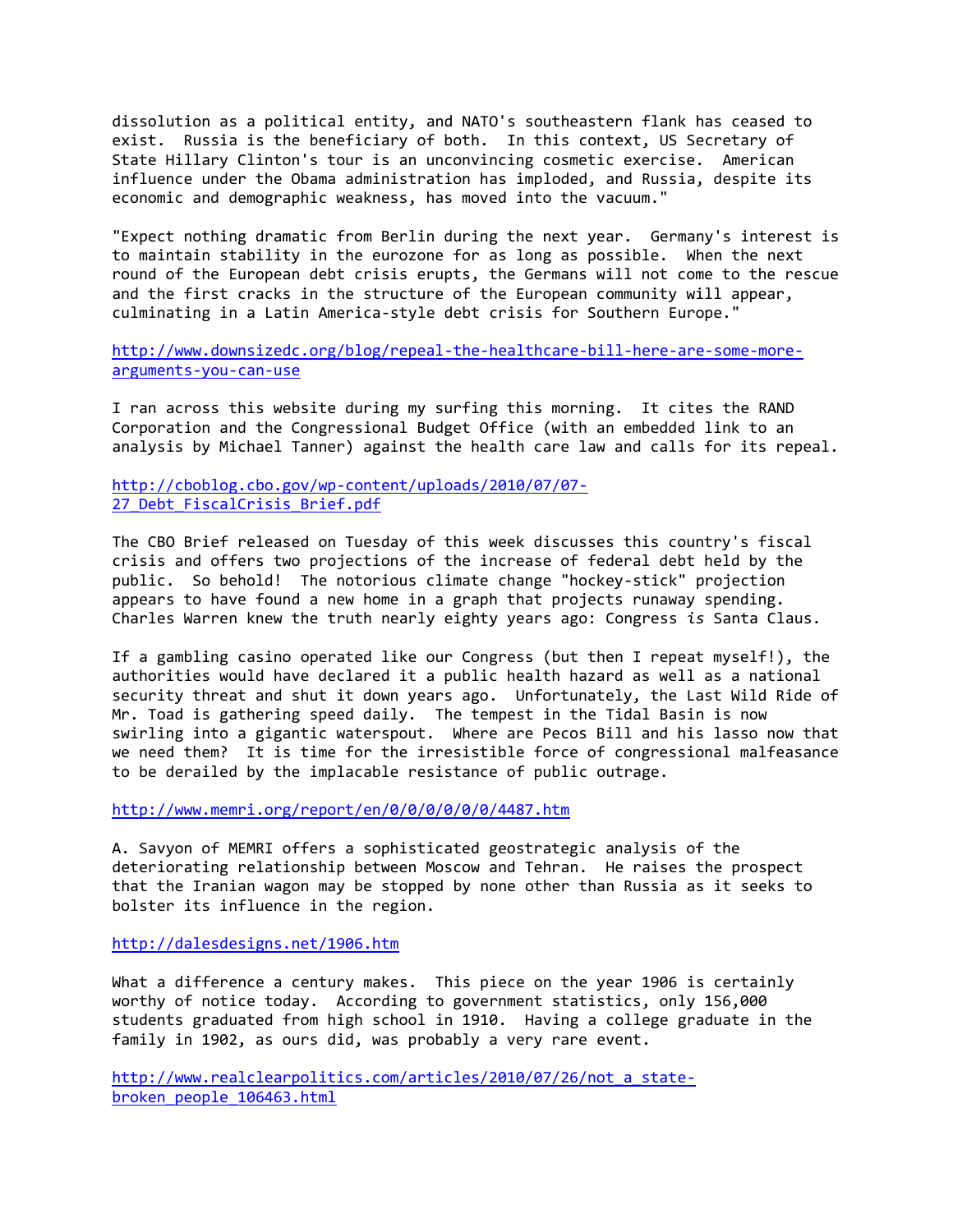In a dinner speech for the CATO Institute, the excellent George Will takes the liberals' pitch, inside and low, and knocks it out of the park. "We see, in the rampant indebtedness of our country and the European countries, what Yuval Levin has called a 'gluttonous feast upon the flesh of the future.'" As Frederic Bastiat argued, the phenomenon of "legal plunder" can reach that fatal point where everybody lives at the expense of everybody else.

Erik von Kuehnelt-Leddihn often commented that our times are still being shaped by the two Johns of Geneva, Calvin and Rousseau. In the same spirit, Will compares and contrasts the legacies of two eminent Princetonians: Madison and Wilson. Both left the groves of academe to enter the political arena. The one was a benefactor of humanity while the other, as Kuehnelt-Leddihn put it, was one of the gravediggers of western civilization.

As Will notes, Madison and the other founders chose to bind government with the chains of the Constitution. Wilson and his fellow Progressives broke the chains and turned the Constitution into a "living document." One of Will's examples will suffice to summarize the snowball-effect of the resulting chain-reaction.

"In 1965, the Elementary and Secondary Education Act (the final dissolution, in some ways, of the federal government's sense of restraint) was advertised as aid for the poorest of the poor. Eighteen years later, in 1983, 90 percent of all school districts were participating in this. It is a principle of liberal social legislation that a program for the poor is a poor program. The assumption is that middle class Americans will not support a program aimed only at the poor. That is a theory refuted by the fact that the Earned Income Tax Credit - a policy supported and extended by Ronald Reagan - is extremely popular in this country. But it does reveal the fact that dependency is the agenda of the other side. Their agenda is to make more and more people dependent on the government for more and more things."

"We can see today, in the headlines from Europe, where that leads. It leads to the streets of Athens, where we had what the media described as 'anti-government mobs.' Anti-government mobs composed almost entirely of government employees going berserk about threats to their entitlements!"

Do we ever bother to ask why entitlement programs designed to help poor people become open-ended subsidies for all? Answer: When a crime is being committed in full public view, why not turn all the witnesses into accomplices?

It was Rousseau who wrote: "The first man who, having enclosed a piece of ground, bethought himself of saying This is mine, and found people simple enough to believe him, was the real founder of civil society." Today, the heirs of the Progressives operate the State as if it belonged to them. They subsidize everybody so nobody can complain, which is the operating principle of Bastiat's "universal plunder." Such people want us to become a "State-Broken People." Spengler makes a similar point in "Murder on the Khyber Pass Express."

This is why we must have our Tea Party until we get "change we can believe in." When corruption reaches into all levels of the body politic, a new mortmain law may be required in order for us to repossess our constitutional inheritance.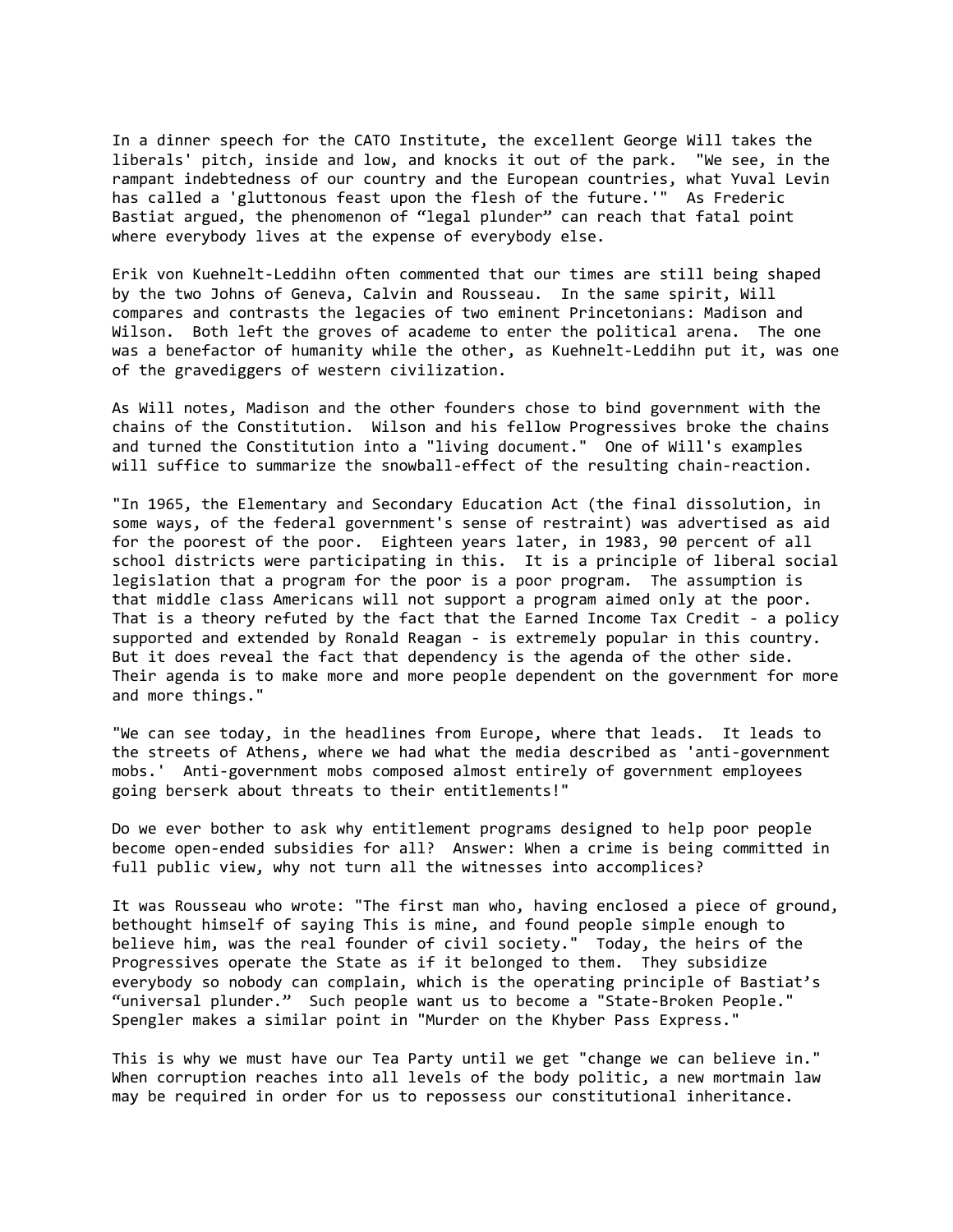#### **Friday 30**

[http://pajamasmedia.com/richardfernandez/2010/07/29/the-essay-read-round-the](http://pajamasmedia.com/richardfernandez/2010/07/29/the-essay-read-round-the-world/?singlepage=true)[world/?singlepage=true](http://pajamasmedia.com/richardfernandez/2010/07/29/the-essay-read-round-the-world/?singlepage=true)

Like the Spanish Habsburgs and the French Bourbons before them, America's ruling class is drowning itself in red ink. A century after the event, Andrew Dickson White analyzed the fiscal mismanagement that led to the French Revolution in a book entitled *Fiat Money Inflation in France*.

Nearly seven decades ago, the United States began to lift itself out of the doldrums of the Great Depression by mobilizing for the greatest military undertaking in history. And with its dynamic economy largely intact following the war, the United States presided over the greatest period of peacetime economic growth in history. But by the late 1960s, a corner had already been turned and the United States gradually became dependent upon imported petroleum. Although the Reagan years restored much of the storied economic dynamism of the immediate postwar era, subsequent slippage now threatens the international order launched in the mid-1940s.

With the sun appearing to set on the era of US hegemony, Richard Fernandez ties together some thoughts on America's heedless ruling class from Angelo Codevilla, Niall Ferguson, and Caroline Glick. Only a year and a half after our current president took office, the consequences of his undermining of allies and his serial apologies to foes confront us at every turn. China protests naval exercises in the Yellow Sea where North Korea torpedoed and sank a South Korean destroyer. No problem. We relocate the exercises to the Sea of Japan. But how many Americans are paying attention to the international dimension of our foreign policy disaster area? What are America's allies and, even worse, its enemies making of such an invertebrate administration? John Bolton summarizes the case for the prosecution in *How Barack Obama Is Endangering Our National Sovereignty*.

Niall Ferguson underscores the cognitive dissonance created by this implosion of American influence: "Australia's post-war foreign policy has been, in essence, to be a committed ally of the US. But what if the sudden waning of American power that I fear brings to an abrupt end the era of US hegemony in the Asia-Pacific region? Are we ready for such a dramatic change in the global balance of power? Judging by what I have heard here since I arrived last Friday, the answer is no. Australians are simply not thinking about such things."

Domestically, the decadence we behold is equally disturbing. Taking Barney Frank and Charles Rangel as lab specimens, Fernandez notes that Codevilla's dissection of this ruling class type might have been laughed off my many observers even two years ago. But in the face of electoral disaster, few Democrats are laughing today. Frank's shenanigans aboard a ferry taking him and other celebrants to a favored watering hole illustrate a point made by another congressman in the nineteenth century. Col. Crockett knew the type well:

"Money with them is nothing but trash when it is to come out of the people. But it is the one great thing for which most of them are striving, and many of them sacrifice honor, integrity, and justice to obtain it."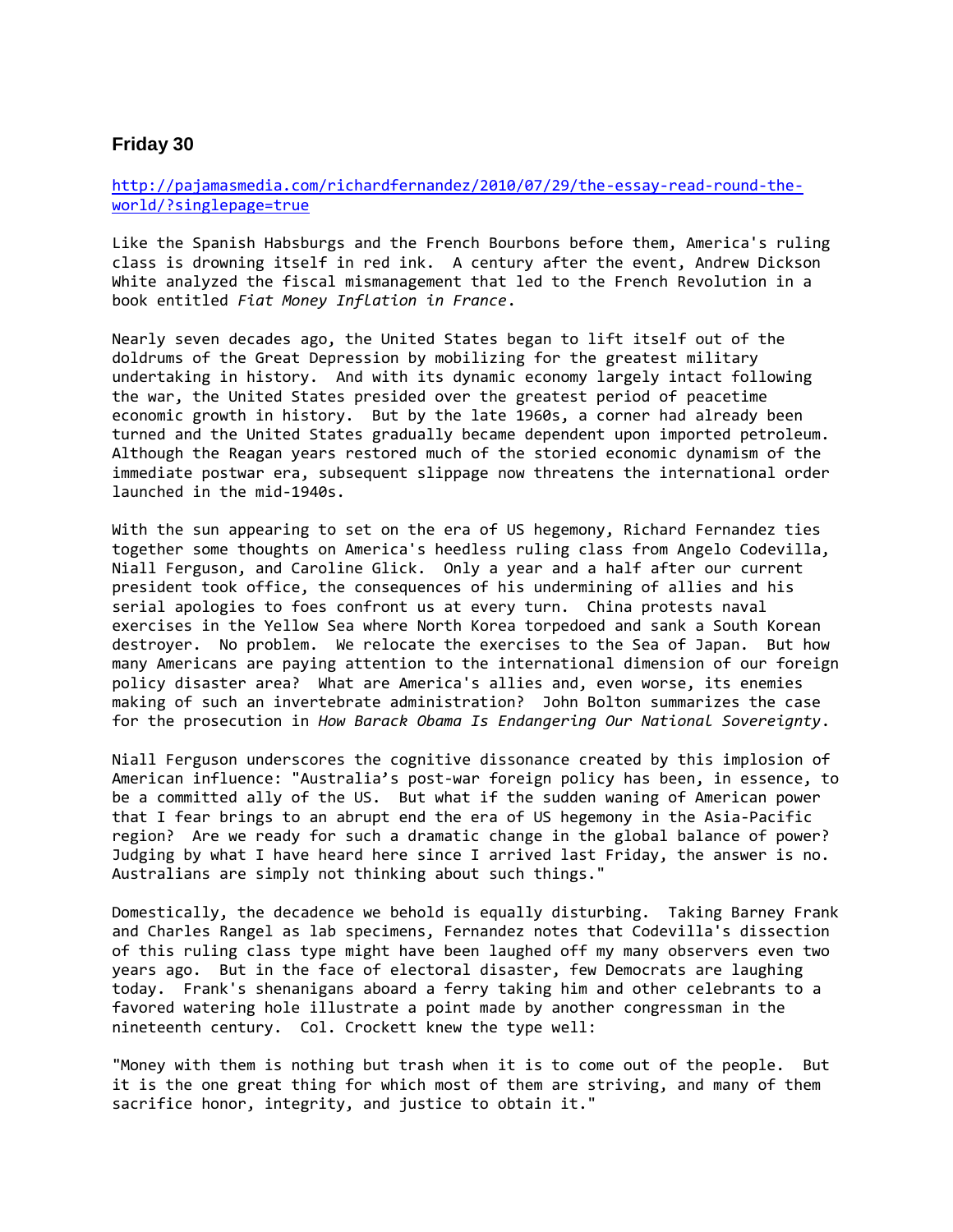We need a new broom for sweeping the dirt and a bucket of ammonia for scouring the Tidal Basin.

<http://www.globalpolitician.com/26542-israel-palestine>

How do we distinguish the quality of mercy shown by Israeli physicians with the liberal sort of tender-mindedness that kills itself and others with its kindness? How do we assess the character of a person or a religious ideology that would repay mercy with treachery?

"The quality of mercy is not strained, It droppeth as the gentle rain from heaven Upon the place beneath: it is twice blest, It blesseth him that gives and him that takes. 'Tis mightiest in the mightiest: it becomes The throned monarch better than his crown; His sceptre shows the force of temporal power, The attribute to awe and majesty, Wherein doth sit the dread and fear of kings; But mercy is above this sceptred sway; It is enthroned in the hearts of kings, It is an attribute to God himself; And earthly power doth then show likest God's When mercy seasons justice."

[http://www.americanthinker.com/2010/07/obamas\\_mean\\_streak\\_1.html](http://www.americanthinker.com/2010/07/obamas_mean_streak_1.html)

Ed Lasky reviews a few examples of "Obama's Mean Streak."

"He chose to snub a variety of foreign leaders, including then-British Prime Minister Gordon Brown, with whom he denied a diplomatic meeting during a visit (a snub that may have hurt Brown politically at home). Also, Obama walked out of a meeting with Israeli Prime Minister Benjamin Netanyahu to have dinner with his family – and refused a photo-op, joint news conference, or proper welcome, to boot. Both were democratic leaders, yet Obama bows to dictators such as the Saudi King and has a hug for the thug from Caracas. The ambushing of Netanyahu may have had a goal of also hurting him with voters in Israel, who treasure their relationship with America. The ambush did not work. Israelis don't like being ambushed – they have had plenty of experience with such treatment. The public rallied to Netanyahu after the disgraceful treatment meted out to him by Barack Obama."

As Shakespeare put it: "The quality of mercy is not strained. . . ; it becomes The throned monarch better than his crown." But its absence is just as revealing. Character will out.

[http://www.washingtonexaminer.com/opinion/blogs/beltway-confidential/mary](http://www.washingtonexaminer.com/opinion/blogs/beltway-confidential/mary-frances-berry-racism-charges-against-tea-party-an-effective-strategy-99579434.html)[frances-berry-racism-charges-against-tea-party-an-effective-strategy-](http://www.washingtonexaminer.com/opinion/blogs/beltway-confidential/mary-frances-berry-racism-charges-against-tea-party-an-effective-strategy-99579434.html)[99579434.html](http://www.washingtonexaminer.com/opinion/blogs/beltway-confidential/mary-frances-berry-racism-charges-against-tea-party-an-effective-strategy-99579434.html)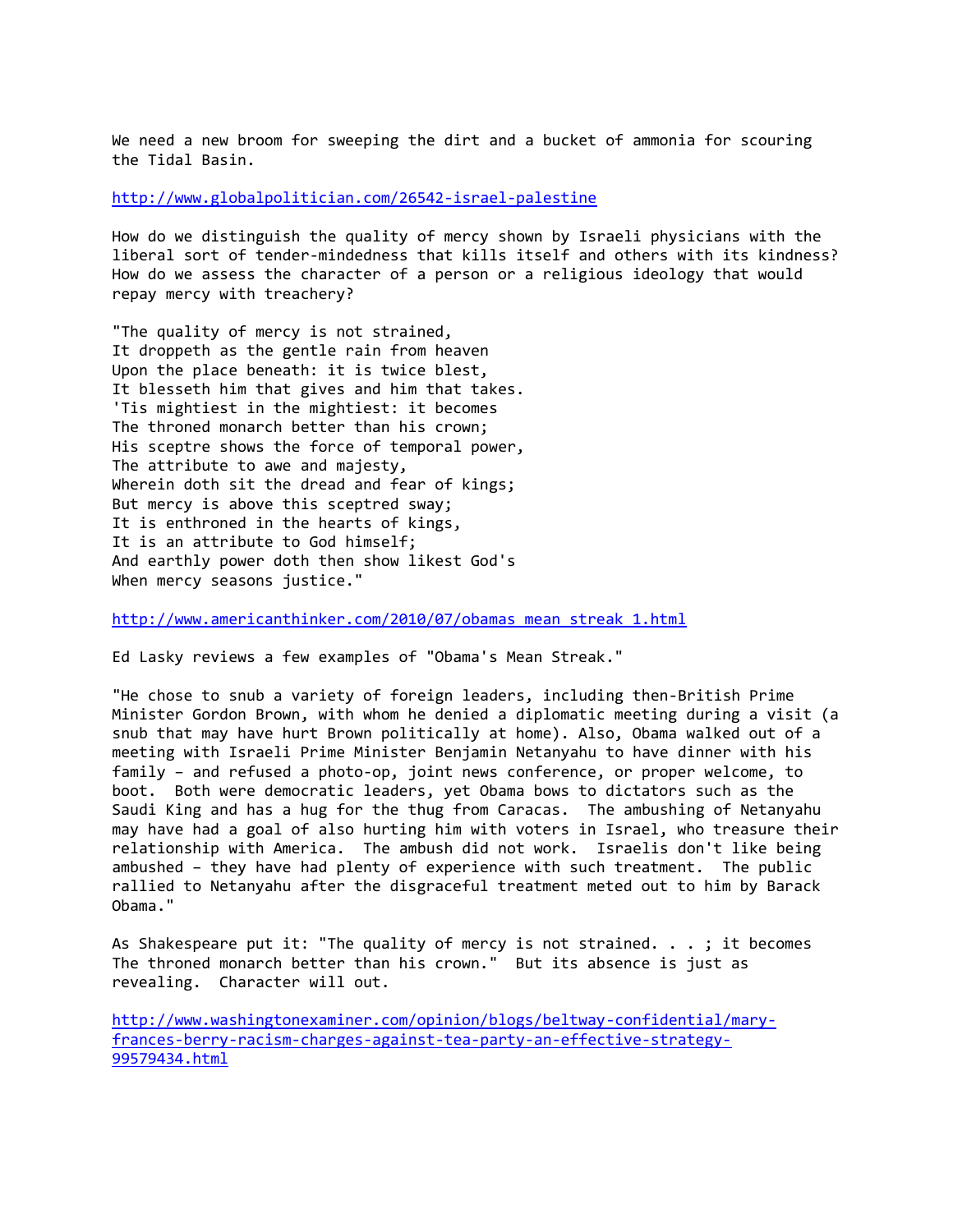Mary Frances Berry states the obvious: Charges of "racism" are a political strategy. Questions of veracity appear to be none of her concern.

#### **Saturday 31**

#### [http://article.nationalreview.com/print/?q=ZjEwOTk4ZmIzZGYwOTNlOTRlMTY1OWIxMWNkMm](http://article.nationalreview.com/print/?q=ZjEwOTk4ZmIzZGYwOTNlOTRlMTY1OWIxMWNkMmYyYzA) [YyYzA=](http://article.nationalreview.com/print/?q=ZjEwOTk4ZmIzZGYwOTNlOTRlMTY1OWIxMWNkMmYyYzA)

Two days ago, Newt Gingrich set forth the civilizational challenge the West faces today as clearly as any public figure in America has. Andrew C. McCarthy, who successfully prosecuted the terrorists involved in the 1993 World Trade Center bombing, summarizes Gingrich's points. Here he singles out the imposition of sharia law, which is being voluntarily accepted in much of the West, especially in the banking sector.

"This being the Era of the Reset Button, Gingrich is going about the long-overdue business of resetting our understanding of the civilizational jihad that has been waged against the United States for some 31 years. It is the jihad begun when Islamists overran the American embassy in Tehran, heralding a revolutionary regime that remains the No. 1 U.S. security challenge in the Middle East, as Gingrich argued Thursday in a provocative speech at the American Enterprise Institute."

"The single purpose of this jihad is the imposition of sharia. On that score, Gingrich made two points of surpassing importance. First, some Islamists employ mass-murder attacks while others prefer a gradual march through our institutions — our legal, political, academic, and financial systems, as well as our broader culture; the goal of both, though, is the same. The stealth Islamists occasionally feign outrage at the terrorists [a ketman tactic], but their quarrel is over methodology and pace. Both camps covet the same outcome."

"Second, that outcome is the death of freedom. In Islamist ideology, sharia is deemed to be the necessary precondition for Islamicizing a society — for Islam is not merely a religious doctrine, but a comprehensive socio-economic and political system. As the former speaker elaborated, sharia embodies principles and punishments that are abhorrent to Western values. Indeed, its foundational premise is anti-American, holding that we are not free people at liberty to govern ourselves irrespective of any theocratic code, that people are instead beholden to the Islamic state, which is divinely enjoined to impose Allah's laws."

May Gingrich's warning spark the long-delayed public debate over what is to be done. This threat will test the resolve of elected officials and challenge, perhaps to the utmost, the American people's capacity to mobilize for a protracted conflict in a manner that is wise and even-handed.

[http://sports.yahoo.com/mlb/blog/big\\_league\\_stew/post/Knock-knock-Rockies-get](http://sports.yahoo.com/mlb/blog/big_league_stew/post/Knock-knock-Rockies-get-record-11-straight-hit?urn=mlb-259430)[record-11-straight-hit?urn=mlb-259430](http://sports.yahoo.com/mlb/blog/big_league_stew/post/Knock-knock-Rockies-get-record-11-straight-hit?urn=mlb-259430)

More home runs – this time in baseball. With two out yesterday, the Rockies scored twelve points on eleven straight hits in the eighth inning.